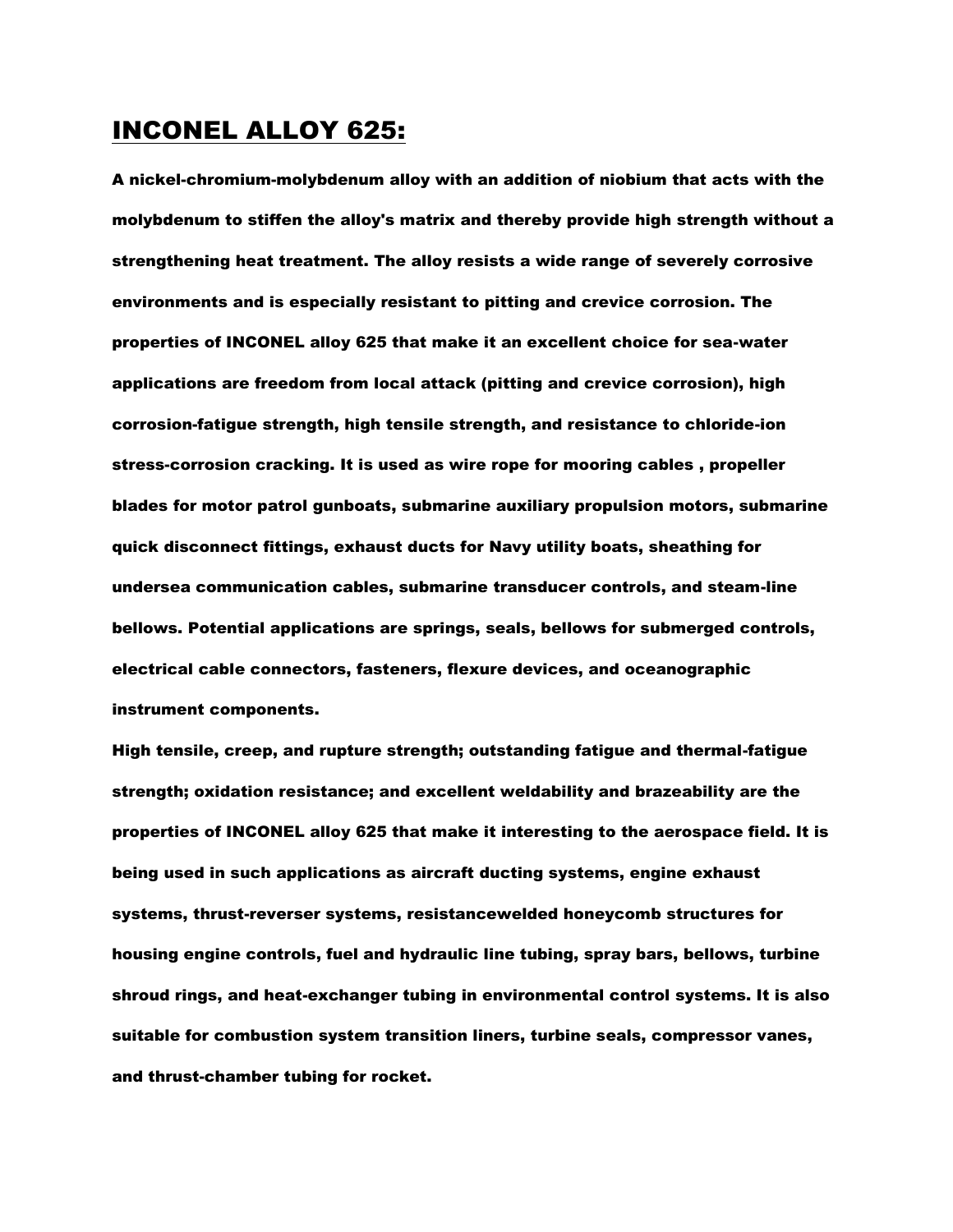### CHEMICAL PROPERTIES(Limiting Chemical Composition%)

| <b>Ni</b>    | C            | Mn             | Fe   | s    | Si  | Cr                                                                                                                     | $Nb+$<br>Та | Τi        | Mo | Co   | AI          |
|--------------|--------------|----------------|------|------|-----|------------------------------------------------------------------------------------------------------------------------|-------------|-----------|----|------|-------------|
| 58.0<br>min. | 0.10<br>max. | 0.50  <br>max. | max. | max. | max | 5.0 $\vert$ 0.015 $\vert$ 0.50 $\vert$ 20.0- $\vert$ 0.015 $\vert$ 3.15- $\vert$ 0.40 $\vert$ 8.0- $\vert$ 1.0<br>23.0 | $max$ 4.15  | max. 10.0 |    | max. | 0.40<br>max |

# PHYSICAL PRPERTIES

| `Density          |                |               | <b>Melting Range</b> | <b>Specific Heat Capacity</b> | <b>Curie</b><br>Temperature, |          | <b>Permeabili</b><br>ty at $200$<br><b>Oersted</b><br>(15.9)<br>kA/m |        |
|-------------------|----------------|---------------|----------------------|-------------------------------|------------------------------|----------|----------------------------------------------------------------------|--------|
| g/cm <sup>3</sup> | 1 <sup>h</sup> | °F            | °C                   | @Temperature<br>21.0 °C       | @Temperature<br>70.0 °F      | °F       | °C                                                                   | 1.0006 |
| 8.44              | 0.305          | 2350-<br>2460 | 1290-1350            | 410Btu/lb°F                   | $0.098$ J/kg $^{\circ}$ C    | $< -320$ | $-196$                                                               |        |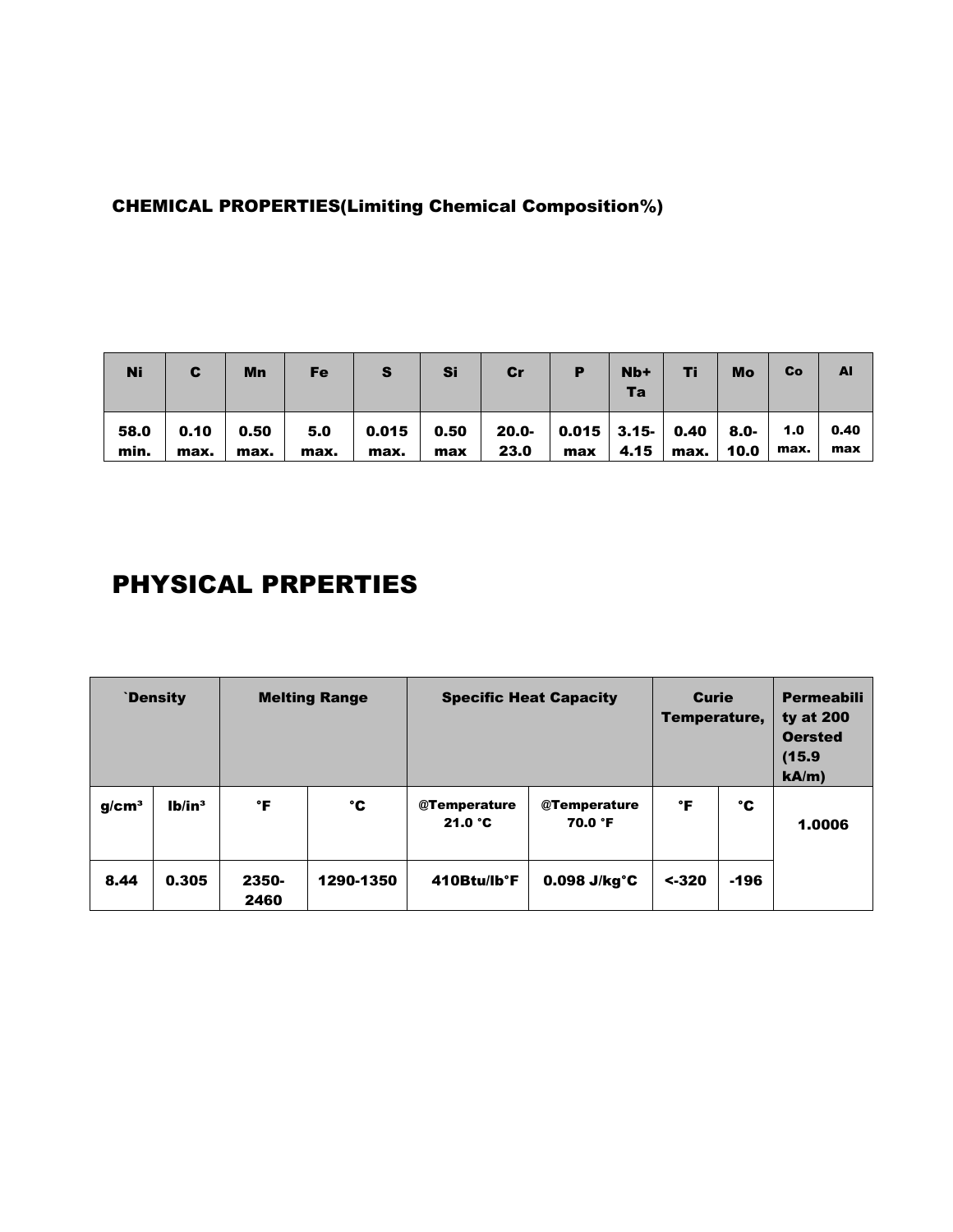### MECHANICAL PROPERTIES

| Form<br>And                         | Tensile<br>Strength |            |           | Yield Strength<br>$(0.2%$ Offset) | Elongation    | Reduction<br>Of Area | Hardness. |  |
|-------------------------------------|---------------------|------------|-----------|-----------------------------------|---------------|----------------------|-----------|--|
| <b>Condition</b>                    | ksi                 | <b>MPa</b> | ksi       | MPa                               | $\frac{0}{0}$ | $\frac{0}{0}$        | Brinell   |  |
| ROD. BAR. PLATE                     |                     |            |           |                                   |               |                      |           |  |
| As-Rolled                           | 120-160             | 827-1103   | 60-110    | 414-758                           | 60-30         | 60-40                | 175-240   |  |
| Annealed                            | 120-150             | 827-1034   | 60-95     | 414-655                           | $60 - 30$     | 60-40                | 145-220   |  |
| Solution-Treated                    | 105-130             | 724-896    | $42 - 60$ | 290-414                           | 65-40         | $90 - 60$            | 116-194   |  |
| <b>SHEET and STRIP</b>              |                     |            |           |                                   |               |                      |           |  |
| Annealed                            | 120-150             | 827-1034   | 60-90     | 414-621                           | 55-30         | ٠                    | 145-240   |  |
| TUBE and PIPE.<br><b>COLD-DRAWN</b> |                     |            |           |                                   |               |                      |           |  |
| Annealed                            | 120-140             | 827-965    | 60-75     | 414-517                           | 55-30         | ۰                    |           |  |
| Solution-Treated                    | 100-120             | 689-827    | $40 - 60$ | 276-414                           | 60-40         |                      | $\sim$    |  |

## MECHANICAL PROPERTES DIAGRAM



High-temperature tensile properties of annealed bar.